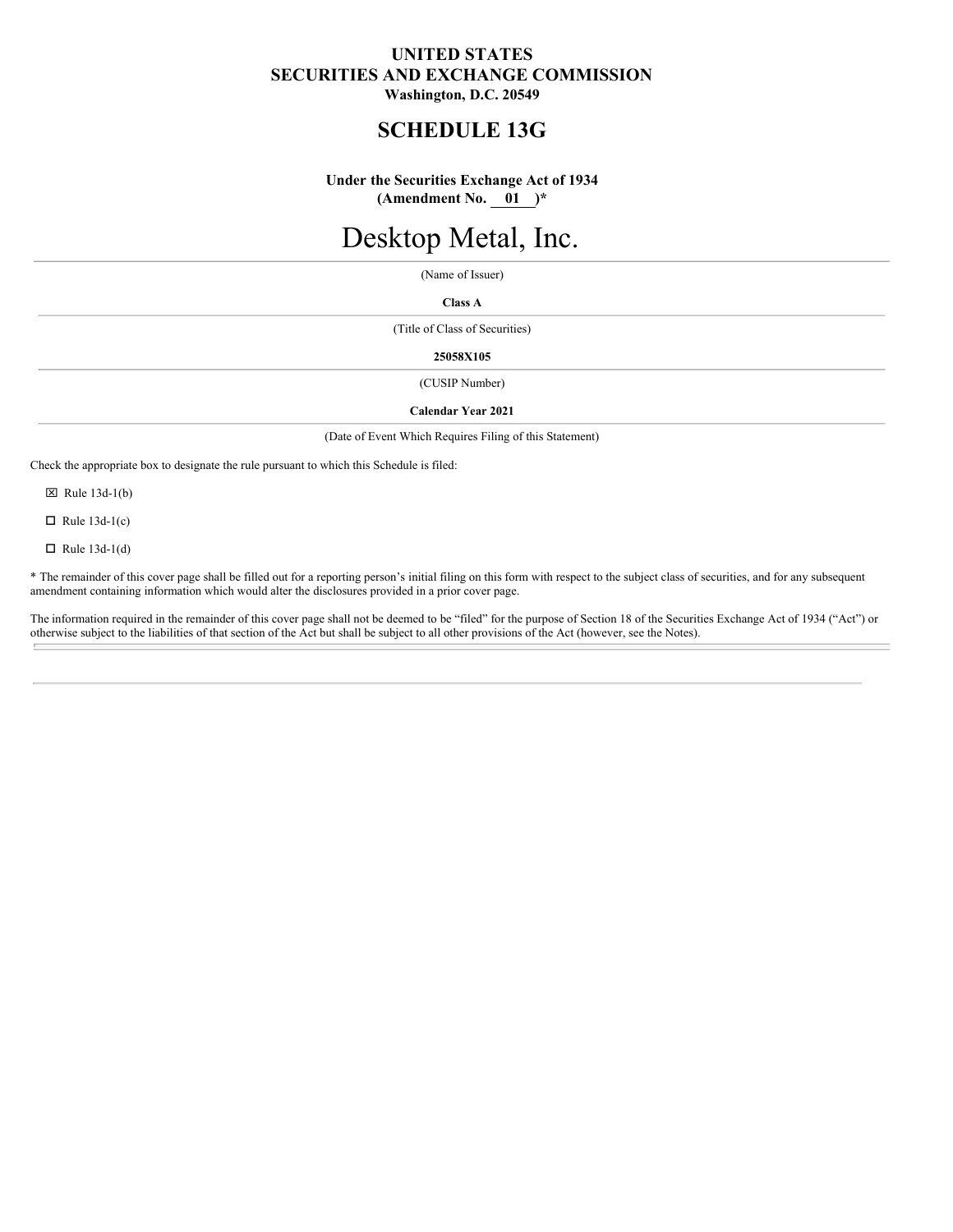| CHSIP N<br>No. | 25058X105 |  |
|----------------|-----------|--|

| 1                                           | NAMES OF REPORTING PERSONS<br>I.R.S. IDENTIFICATION NOS. OF ABOVE PERSONS (ENTITIES ONLY)    |   |                                                                                     |  |
|---------------------------------------------|----------------------------------------------------------------------------------------------|---|-------------------------------------------------------------------------------------|--|
|                                             | <b>BAMCO INC /NY/</b><br>CHECK THE APPROPRIATE BOX IF A MEMBER OF A GROUP (SEE INSTRUCTIONS) |   |                                                                                     |  |
|                                             |                                                                                              |   |                                                                                     |  |
| $\overline{2}$                              | (a) $\Box$<br>$(b)$ $\boxtimes$                                                              |   |                                                                                     |  |
|                                             | <b>SEC USE ONLY</b>                                                                          |   |                                                                                     |  |
| $\overline{\mathbf{3}}$                     |                                                                                              |   |                                                                                     |  |
|                                             | CITIZENSHIP OR PLACE OF ORGANIZATION                                                         |   |                                                                                     |  |
| 4                                           | New York                                                                                     |   |                                                                                     |  |
|                                             |                                                                                              |   | <b>SOLE VOTING POWER</b>                                                            |  |
|                                             |                                                                                              | 5 | $\overline{0}$                                                                      |  |
|                                             |                                                                                              |   | <b>SHARED VOTING POWER</b>                                                          |  |
|                                             |                                                                                              | 6 | $\mathbf{0}$                                                                        |  |
|                                             |                                                                                              |   | <b>SOLE DISPOSITIVE POWER</b>                                                       |  |
| <b>NUMBER OF SHARES</b>                     |                                                                                              | 7 | $\theta$                                                                            |  |
| <b>BENEFICIALLY</b><br><b>OWNED BY EACH</b> |                                                                                              |   | SHARED DISPOSITIVE POWER                                                            |  |
| REPORTING PERSON<br>WITH:                   |                                                                                              | 8 | $\Omega$                                                                            |  |
|                                             | AGGREGATE AMOUNT BENEFICIALLY OWNED BY EACH REPORTING PERSON                                 |   |                                                                                     |  |
| 9                                           | $\mathbf{0}$                                                                                 |   |                                                                                     |  |
|                                             |                                                                                              |   | CHECK IF THE AGGREGATE AMOUNT IN ROW (9) EXCLUDES CERTAIN SHARES (SEE INSTRUCTIONS) |  |
| 10                                          | $\Box$                                                                                       |   |                                                                                     |  |
|                                             | PERCENT OF CLASS REPRESENTED BY AMOUNT IN ROW (9)                                            |   |                                                                                     |  |
| 11                                          | $0\%$                                                                                        |   |                                                                                     |  |
|                                             | TYPE OF REPORTING PERSON (SEE INSTRUCTIONS)                                                  |   |                                                                                     |  |
| 12                                          |                                                                                              |   |                                                                                     |  |
|                                             | IA, CO                                                                                       |   |                                                                                     |  |

FOOTNOTES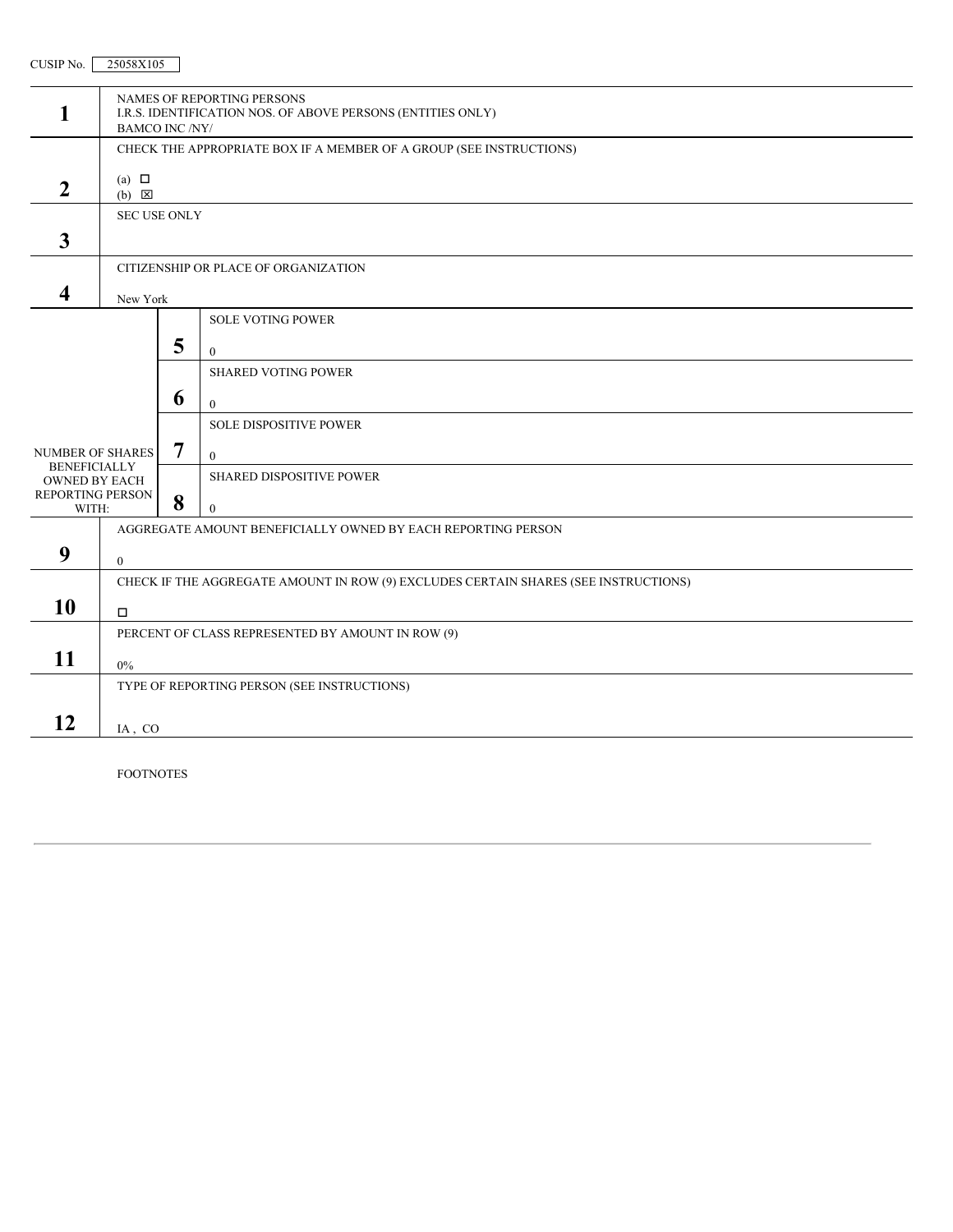| 1                                           | NAMES OF REPORTING PERSONS<br>I.R.S. IDENTIFICATION NOS. OF ABOVE PERSONS (ENTITIES ONLY)<br>Baron Capital Group, Inc. |   |                                                                                     |  |
|---------------------------------------------|------------------------------------------------------------------------------------------------------------------------|---|-------------------------------------------------------------------------------------|--|
|                                             | CHECK THE APPROPRIATE BOX IF A MEMBER OF A GROUP (SEE INSTRUCTIONS)                                                    |   |                                                                                     |  |
|                                             | (a) $\Box$                                                                                                             |   |                                                                                     |  |
| $\overline{2}$                              | $(b) \quad \boxed{\times}$                                                                                             |   |                                                                                     |  |
|                                             | <b>SEC USE ONLY</b>                                                                                                    |   |                                                                                     |  |
| $\mathbf{3}$                                |                                                                                                                        |   |                                                                                     |  |
|                                             | CITIZENSHIP OR PLACE OF ORGANIZATION                                                                                   |   |                                                                                     |  |
| $\overline{\mathbf{4}}$                     | New York                                                                                                               |   |                                                                                     |  |
|                                             |                                                                                                                        |   | <b>SOLE VOTING POWER</b>                                                            |  |
|                                             |                                                                                                                        | 5 | $\theta$                                                                            |  |
|                                             |                                                                                                                        |   | <b>SHARED VOTING POWER</b>                                                          |  |
|                                             |                                                                                                                        | 6 | $\theta$                                                                            |  |
|                                             |                                                                                                                        |   | <b>SOLE DISPOSITIVE POWER</b>                                                       |  |
| <b>NUMBER OF SHARES</b>                     |                                                                                                                        | 7 | $\theta$                                                                            |  |
| <b>BENEFICIALLY</b><br><b>OWNED BY EACH</b> |                                                                                                                        |   | <b>SHARED DISPOSITIVE POWER</b>                                                     |  |
| REPORTING PERSON<br>WITH:                   |                                                                                                                        | 8 | $\bf{0}$                                                                            |  |
|                                             | AGGREGATE AMOUNT BENEFICIALLY OWNED BY EACH REPORTING PERSON                                                           |   |                                                                                     |  |
| 9                                           | $\overline{0}$                                                                                                         |   |                                                                                     |  |
|                                             |                                                                                                                        |   | CHECK IF THE AGGREGATE AMOUNT IN ROW (9) EXCLUDES CERTAIN SHARES (SEE INSTRUCTIONS) |  |
| 10                                          | О.                                                                                                                     |   |                                                                                     |  |
|                                             | PERCENT OF CLASS REPRESENTED BY AMOUNT IN ROW (9)                                                                      |   |                                                                                     |  |
| 11                                          | $0\%$                                                                                                                  |   |                                                                                     |  |
|                                             |                                                                                                                        |   | TYPE OF REPORTING PERSON (SEE INSTRUCTIONS)                                         |  |
| 12                                          | HC, CO                                                                                                                 |   |                                                                                     |  |
|                                             |                                                                                                                        |   |                                                                                     |  |

FOOTNOTES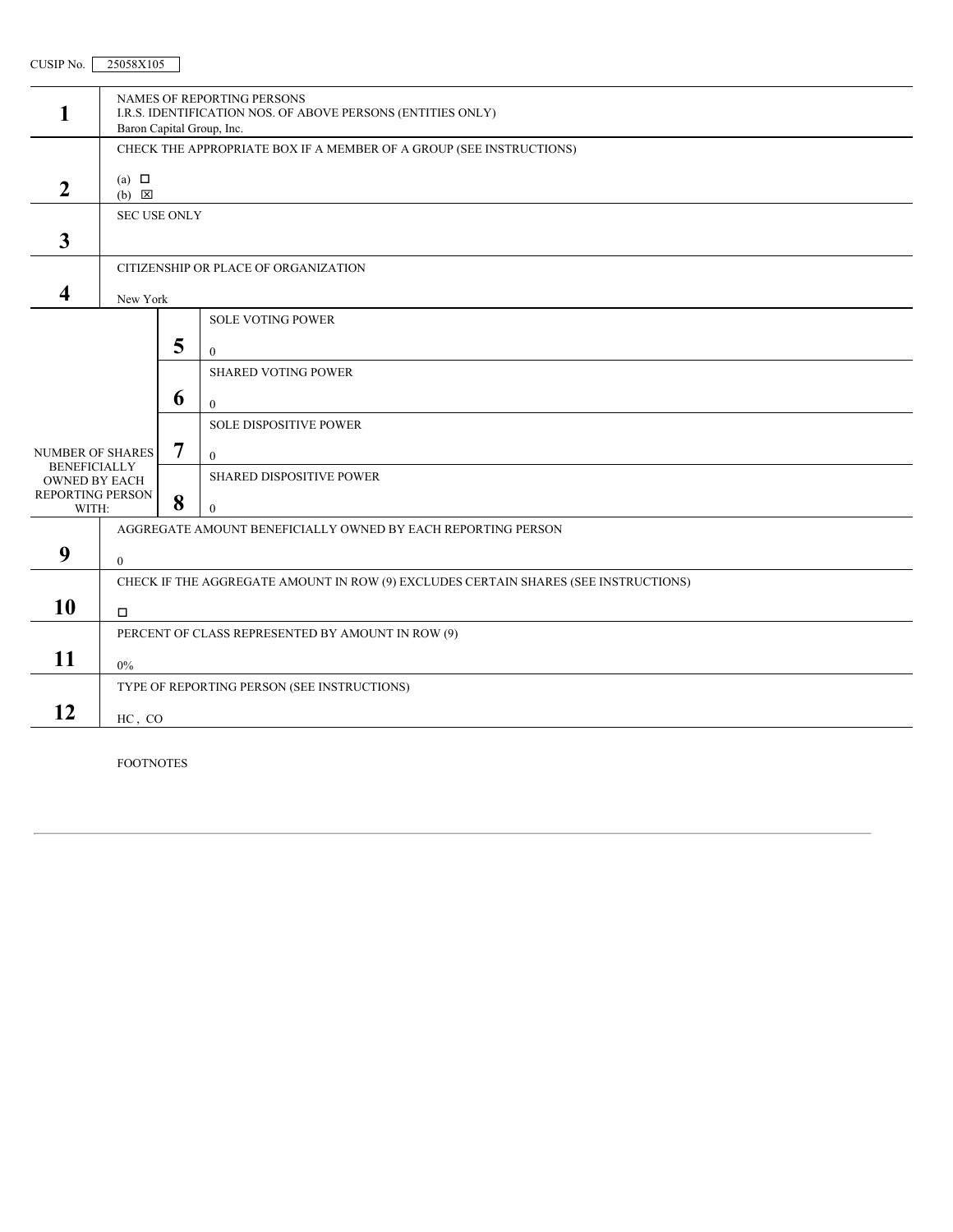| 1                                           | NAMES OF REPORTING PERSONS<br>I.R.S. IDENTIFICATION NOS. OF ABOVE PERSONS (ENTITIES ONLY)<br>Ronald Baron |   |                                                                                     |  |
|---------------------------------------------|-----------------------------------------------------------------------------------------------------------|---|-------------------------------------------------------------------------------------|--|
|                                             | CHECK THE APPROPRIATE BOX IF A MEMBER OF A GROUP (SEE INSTRUCTIONS)                                       |   |                                                                                     |  |
| $\boldsymbol{2}$                            | (a) $\Box$                                                                                                |   |                                                                                     |  |
|                                             | $(b) \quad \boxed{\times}$                                                                                |   |                                                                                     |  |
|                                             | <b>SEC USE ONLY</b>                                                                                       |   |                                                                                     |  |
| 3                                           |                                                                                                           |   |                                                                                     |  |
|                                             | CITIZENSHIP OR PLACE OF ORGANIZATION                                                                      |   |                                                                                     |  |
| 4                                           | New York                                                                                                  |   |                                                                                     |  |
|                                             |                                                                                                           |   | <b>SOLE VOTING POWER</b>                                                            |  |
|                                             |                                                                                                           | 5 | $\theta$                                                                            |  |
|                                             |                                                                                                           |   | <b>SHARED VOTING POWER</b>                                                          |  |
|                                             |                                                                                                           | 6 | $\mathbf{0}$                                                                        |  |
|                                             |                                                                                                           |   | <b>SOLE DISPOSITIVE POWER</b>                                                       |  |
| <b>NUMBER OF SHARES</b>                     |                                                                                                           | 7 | $\mathbf{0}$                                                                        |  |
| <b>BENEFICIALLY</b><br><b>OWNED BY EACH</b> |                                                                                                           |   | SHARED DISPOSITIVE POWER                                                            |  |
| REPORTING PERSON<br>WITH:                   |                                                                                                           | 8 | $\Omega$                                                                            |  |
|                                             | AGGREGATE AMOUNT BENEFICIALLY OWNED BY EACH REPORTING PERSON                                              |   |                                                                                     |  |
| 9                                           | $\mathbf{0}$                                                                                              |   |                                                                                     |  |
|                                             |                                                                                                           |   | CHECK IF THE AGGREGATE AMOUNT IN ROW (9) EXCLUDES CERTAIN SHARES (SEE INSTRUCTIONS) |  |
| 10                                          | $\Box$                                                                                                    |   |                                                                                     |  |
|                                             | PERCENT OF CLASS REPRESENTED BY AMOUNT IN ROW (9)                                                         |   |                                                                                     |  |
| 11                                          | $0\%$                                                                                                     |   |                                                                                     |  |
|                                             | TYPE OF REPORTING PERSON (SEE INSTRUCTIONS)                                                               |   |                                                                                     |  |
|                                             |                                                                                                           |   |                                                                                     |  |
| 12                                          | HC, IN                                                                                                    |   |                                                                                     |  |
|                                             |                                                                                                           |   |                                                                                     |  |

FOOTNOTES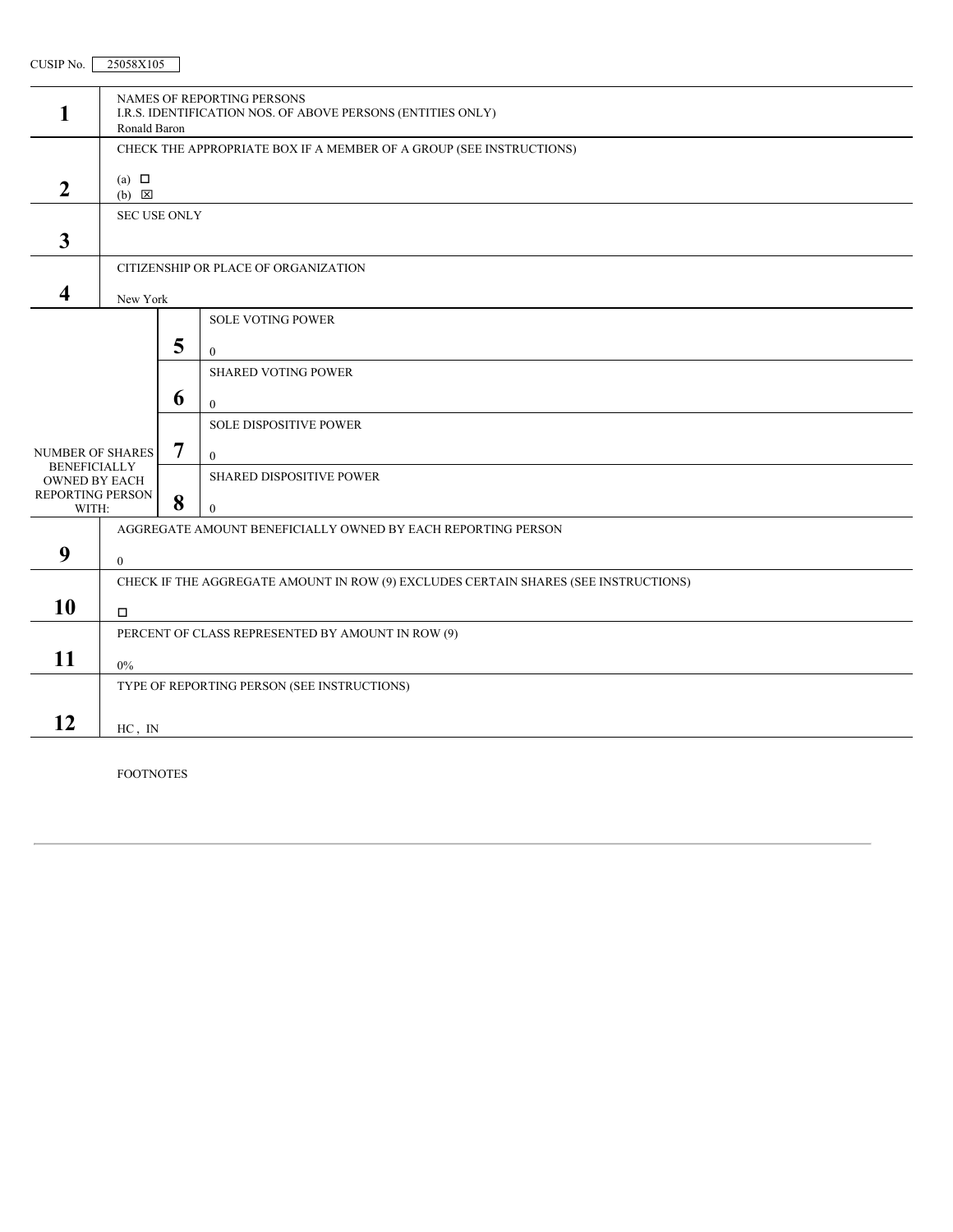#### **Item 1.**

- (a) Name of Issuer Desktop Metal, Inc.
- (b) Address of Issuer's Principal Executive Offices 405 LEXINGTON AVENUE 48TH FLOOR NEW YORK NY 10174

#### **Item 2.**

| (a) | Name of Person Filing |
|-----|-----------------------|
|     | <b>BAMCO INC /NY/</b> |

- (b) Address of Principal Business Office or, if none, Residence 767 FIFTH AVENUE 49TH FLOOR NEW YORK ,NY 10153
- (c) Citizenship New York
- (d) Title of Class of Securities Class A
- (e) CUSIP Number 25058X105

#### Item 3. If this statement is filed pursuant to §§240.13d-1(b) or 240.13d-2(b) or (c), check whether the person filing is a:

| (a) | □      | Broker or dealer registered under section 15 of the Act (15 U.S.C. 780).                                                                                                          |
|-----|--------|-----------------------------------------------------------------------------------------------------------------------------------------------------------------------------------|
| (b) | $\Box$ | Bank as defined in section $3(a)(6)$ of the Act (15 U.S.C. 78c).                                                                                                                  |
| (c) | П      | Insurance company as defined in section $3(a)(19)$ of the Act (15 U.S.C. 78c).                                                                                                    |
| (d) | П      | Investment company registered under section 8 of the Investment Company Act of 1940 (15 U.S.C 80a-8).                                                                             |
| (e) | ×      | An investment adviser in accordance with $\frac{240.13d-1(b)(1)(ii)(E)}{240.13d-1(b)(1)(ii)(E)}$ ;                                                                                |
| (f) | П      | An employee benefit plan or endowment fund in accordance with $\S 240.13d-1(b)(1)(ii)(F)$ ;                                                                                       |
| (g) | ×      | A parent holding company or control person in accordance with $\S 240.13d-1(b)(1)(ii)(G);$                                                                                        |
| (h) | $\Box$ | A savings associations as defined in Section 3(b) of the Federal Deposit Insurance Act (12 U.S.C. 1813);                                                                          |
| (i) | $\Box$ | A church plan that is excluded from the definition of an investment company under section $3(c)(14)$ of the Investment Company Act of 1940<br>$(15 \text{ U.S.C. } 80a-3);$       |
| (j) | $\Box$ | A non-U.S. institution in accordance with $\S 240.13d-1(b)(1)(ii)(J)$ .                                                                                                           |
| (k) | П      | A group, in accordance with § 240.13d-1(b)(1)(ii)(K). If filing as a non-U.S. institution in accordance with § 240.13d-1(b)(1)(ii)(J), please<br>specify the type of institution: |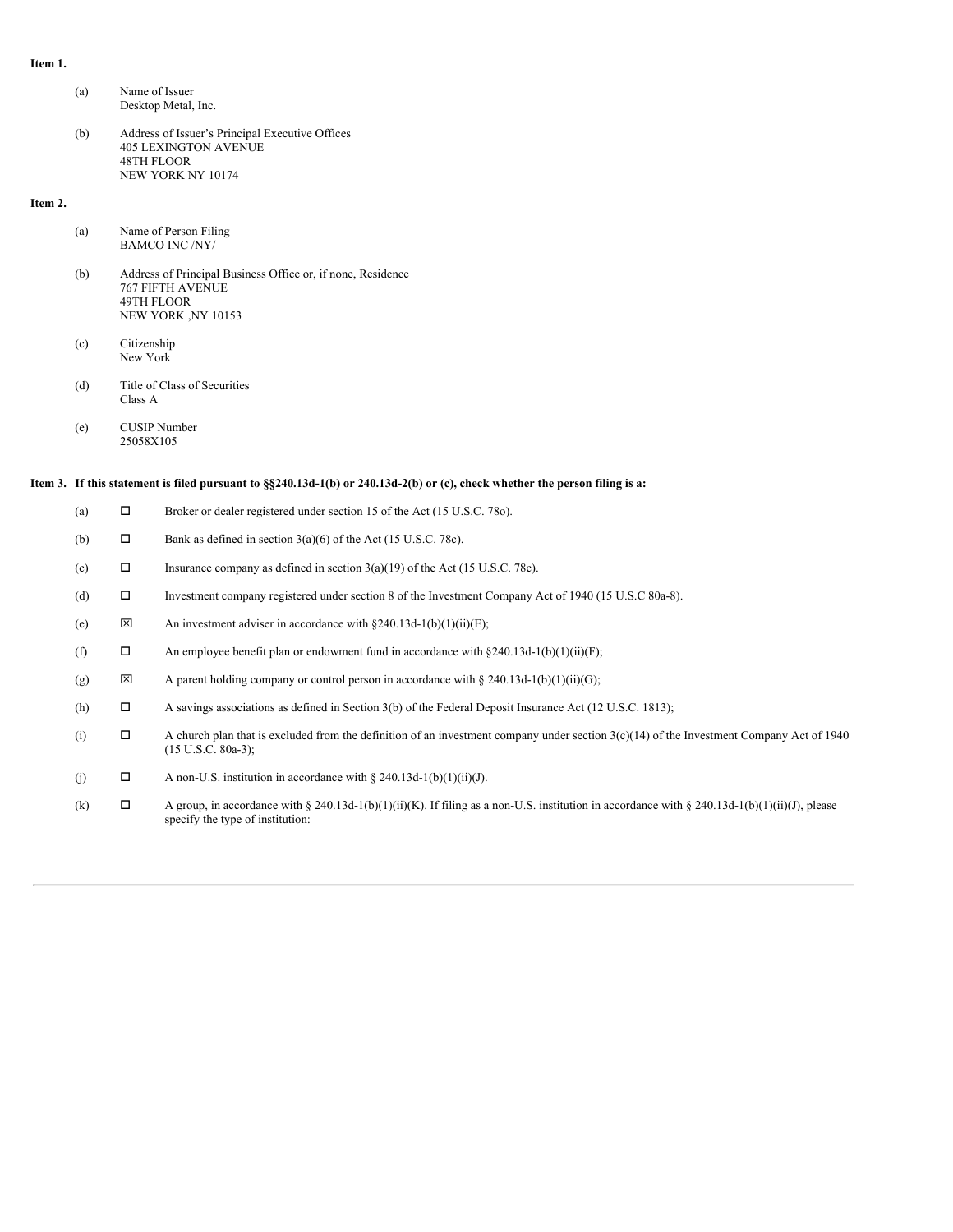#### **Item 4. Ownership.**

Provide the following information regarding the aggregate number and percentage of the class of securities of the issuer identified in Item 1.

- (a) Amount beneficially owned: 0
- (b) Percent of class: 0%
- (c) Number of shares as to which the person has:
	- (i) Sole power to vote or to direct the vote: 0
	- (ii) Shared power to vote or to direct the vote: 0
	- (iii) Sole power to dispose or to direct the disposition of: 0
	- (iv) Shared power to dispose or to direct the disposition of: 0

#### **Item 5. Ownership of Five Percent or Less of a Class**

If this statement is being filed to report the fact that as of the date hereof the reporting person has ceased to be the beneficial owner of more than five percent of the class of securities, check the following  $\boxtimes$ .

Filing persons have ceased being the beneficial owners of more than 5% of the filing class of securities reported herein.

#### **Item 6. Ownership of More than Five Percent on Behalf of Another Person.**

The advisory clients of BAMCO and BCM have the right to receive or the power to direct the receipt of dividends from, or the proceeds from the sale of, the Issuer's common stock in their accounts. To the best of the Filing Persons' knowledge, no such person has such interest relating to more than 5% of the outstanding class of securities.

#### Item 7. Identification and Classification of the Subsidiary Which Acquired the Security Being Reported on By the Parent Holding Company

BAMCO and BCM are subsidiaries of BCG.Ronald Baron owns a controlling interest in BCG.

# **Item 8. Identification and Classification of Members of the Group**

Please see Item 3.

#### **Item 9. Notice of Dissolution of Group**

N/A